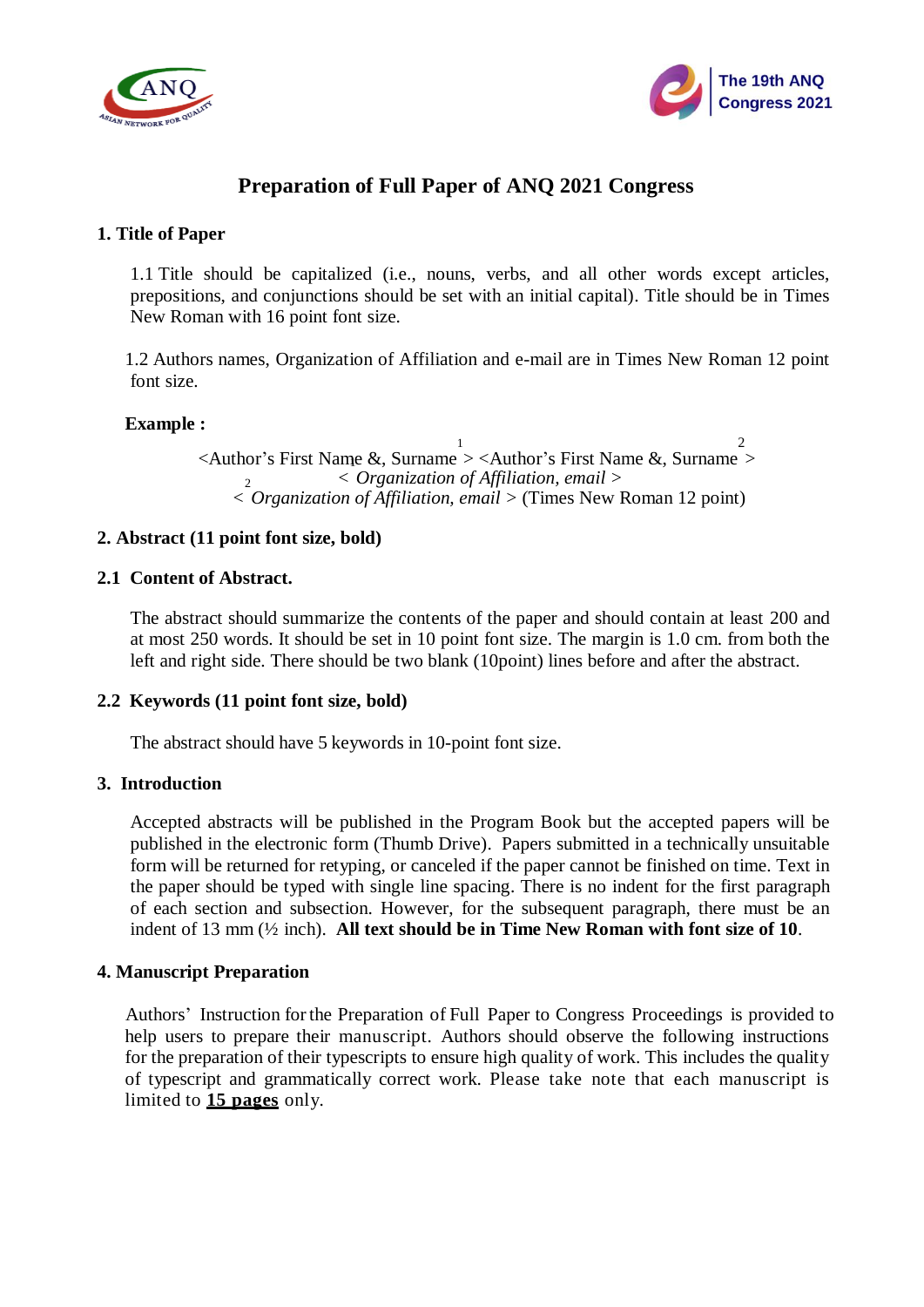



# **5. Print Area**

The printing area is A4 (210 mm  $\times$  297 mm). Text should be left and right justified, providing a vertical margin on both sides (32 mm or 1¼ inch).

## **6. Headings, Sub-headings and Footnotes**

Headings should be capitalized (i.e., nouns, verbs, and all other words except articles, prepositions, and conjunctions should be set with an initial capital) and should, with the exception of the title, be aligned to the left**.** It is recommended to restrict the use of headings to no more than three levels where possible. Main headings should be typed in 11 point font bold upper / lower case. Kindly leave one blank line above and below these headings. Here is an example: "Defective Rate Reduction of Home Audio Products through Six Sigma Methodology".

#### **6.1 Sub-headings**

Sub-headings should be typed in 11 point font bold upper / lower case, ranged left. Kindly leave one blank line above and below each sub-heading.

#### **6.1.1 Footnotes**

If really needed, footnotes should be denoted in the text by consecutive numbers . The 1 footnotes should be typed, in 9 point font, at the foot of the page on which they are mentioned, and separated from the main text by a line extending part way across the page. Leave a twoline space above the footnote line.

#### **7. Figures and Illustrations**

Please produce your figures electronically, if possible, and integrate them into your text file. Check that in line drawings, lines are not interrupted and have constant width. Grids and details within the figures must be clearly readable and may not be written one on top of the other. The lettering in figures should have a height of 2 mm (10 point type) and bold. Figures should be scaled up or down accordingly.

Illustrations should be pasted into position on the typed pages as close to the first reference to them as possible. Photographs may also be pasted into their respective places. To have good result in the final print, glossy photographs (bromides) are preferred and not Xerox copies. Figures and illustration should be numbered and should have a caption which should always be positioned *under* the figures and illustrations. They must be aligned in the centre. Example is shown below: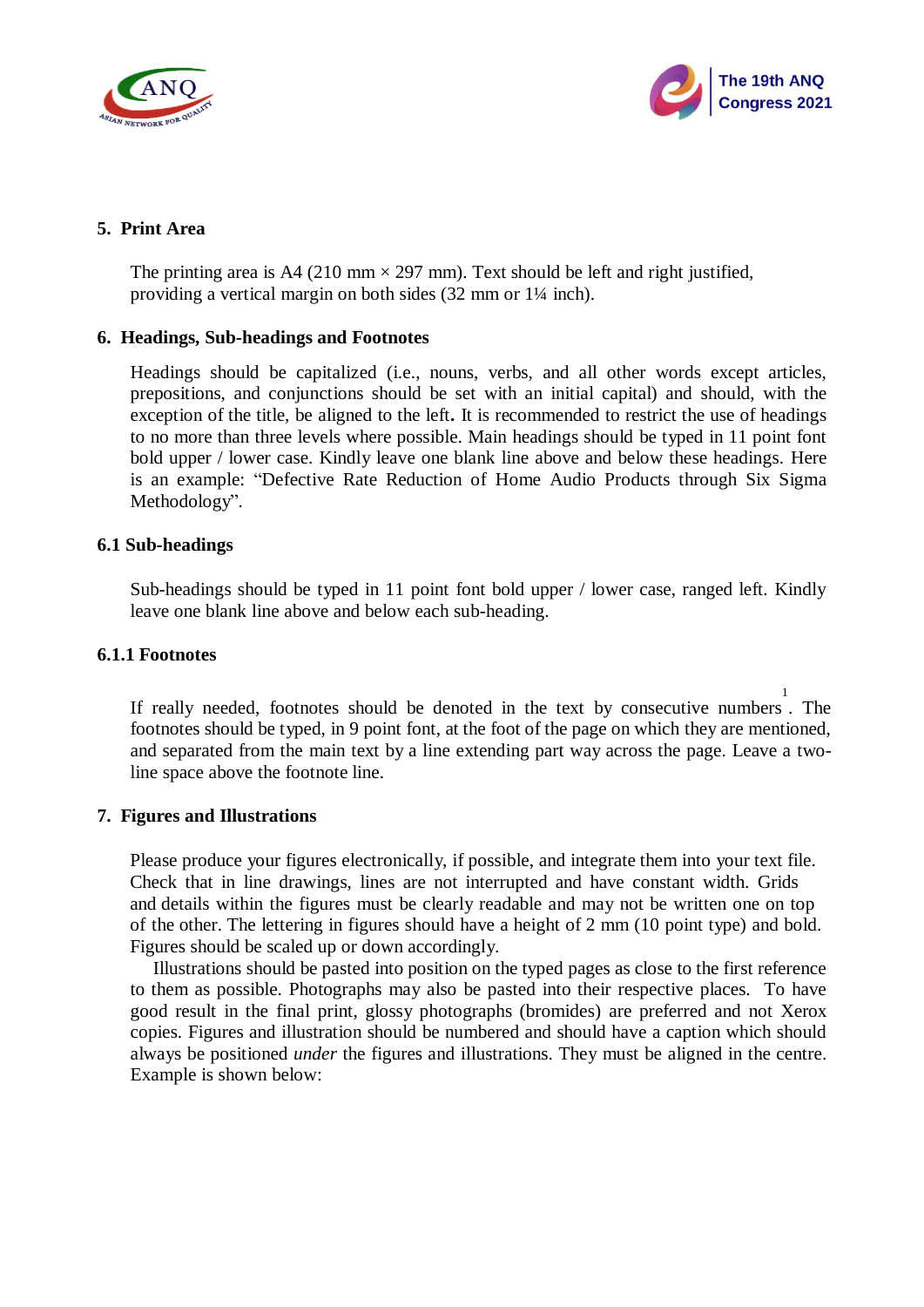





**1 Footnotes should be avoided whenever possible**. If really needed, footnotes should be presented in this style where used. Use letters for table footnotes if required.

#### **Fig. 7.1 : Pareto Chart after Improvement**

#### **8. Table**

After leaving one line space after the text, type the table heading with table number above the table. After that, leave one line space between the heading and the table. Tables are to be centred on the page so as the table number. The lettering in tables should have a height of 2 mm (10 point type) and bold. Please ensure that table should in one page. Example is shown below:

|                               | N  | Mean  | St Dev | S Mean |
|-------------------------------|----|-------|--------|--------|
| Old                           | 20 | 6.705 | 0.465  | 0.10   |
| <b>New</b>                    | 20 | 3.130 | 0.476  | 0.11   |
| $(Old) > (New), t = 24.03$    |    |       |        |        |
| P-value = $0.00$ with DF = 37 |    |       |        |        |

# **Table 8.1 : t-test for Comparison of Strength**

## **9. Equations**

Displayed equations are centered and set on a separate line (with an extra line space above and below). Equations should be numbered consecutively throughout the manuscript. The numbers should be enclosed in parentheses and set on the right margin. For example,

$$
x + y = z. \tag{1}
$$

Please punctuate a displayed equation in the same way as ordinary text but with a small space before the end punctuation.